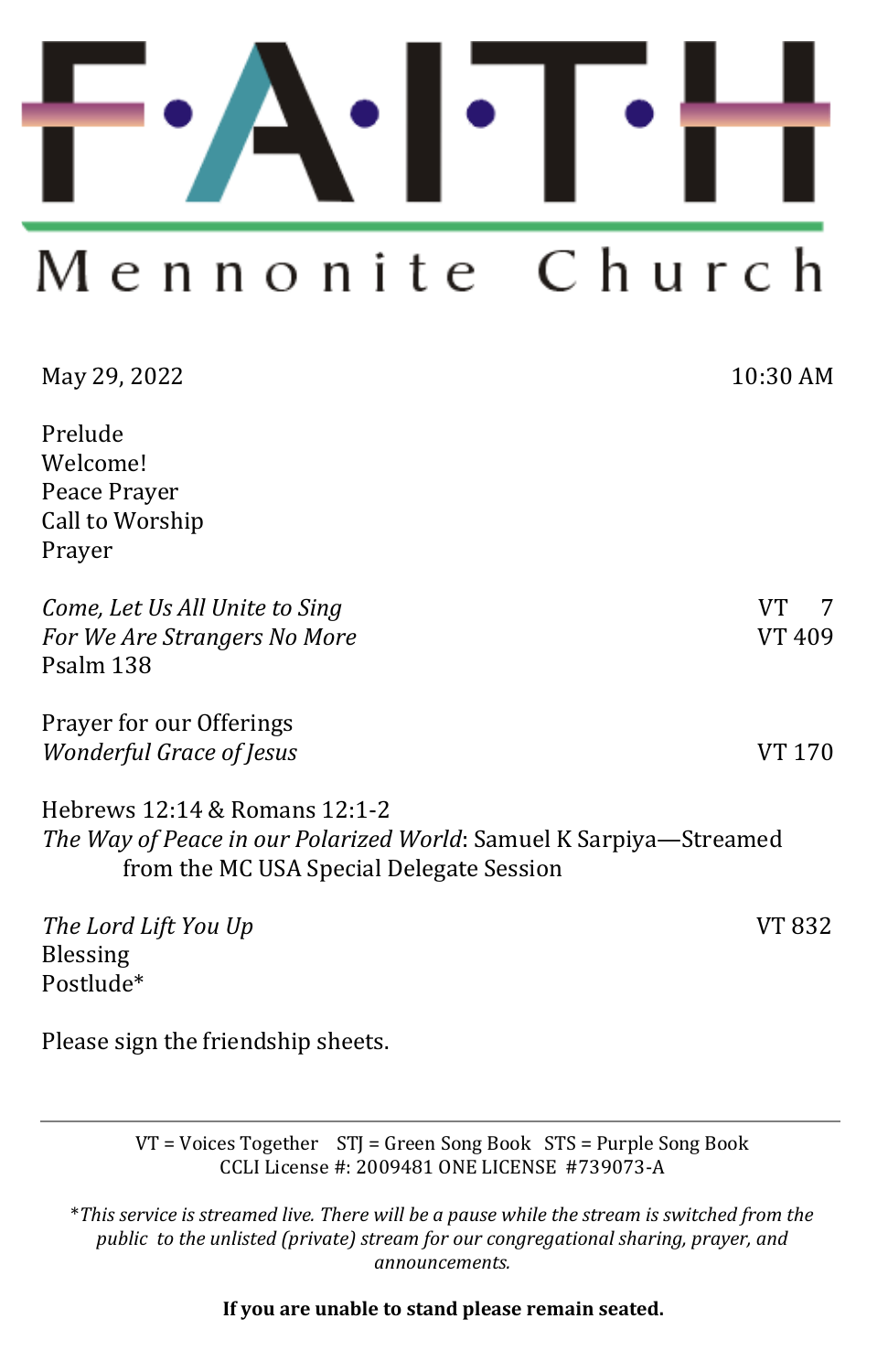#### **WORSHIP PARTICIPANTS**

| Worship LeaderWilma Loganbill |
|-------------------------------|
|                               |
| Accompanists Marlene Habegger |

| Sanctuary Prep Jane Schmidt         |  |
|-------------------------------------|--|
| Broadcasting MeleLani Llanes        |  |
|                                     |  |
|                                     |  |
| UshersWendall Banman & Byron Ediger |  |
| Greeters Byron & Janet Ediger       |  |

## Welcome to Faith

Mennonite Church. We are glad you are here. If you need a **listening assistance** 

#### **device or a large print bulletin**,

please ask an usher.

There are a few \*quiet\* craft items on the back table of the sanctuary that can be used during worship.

#### **OUR MISSION STATEMENT**

As followers of Jesus Christ, our mission is to

- Worship together as a community of faith,

**-** Invite everyone to share the gift of God's love,

- Nurture each other in the faith,

- Serve others in the spirit of Christ, and

**-** Proclaim His way of peace, justice and reconciliation.

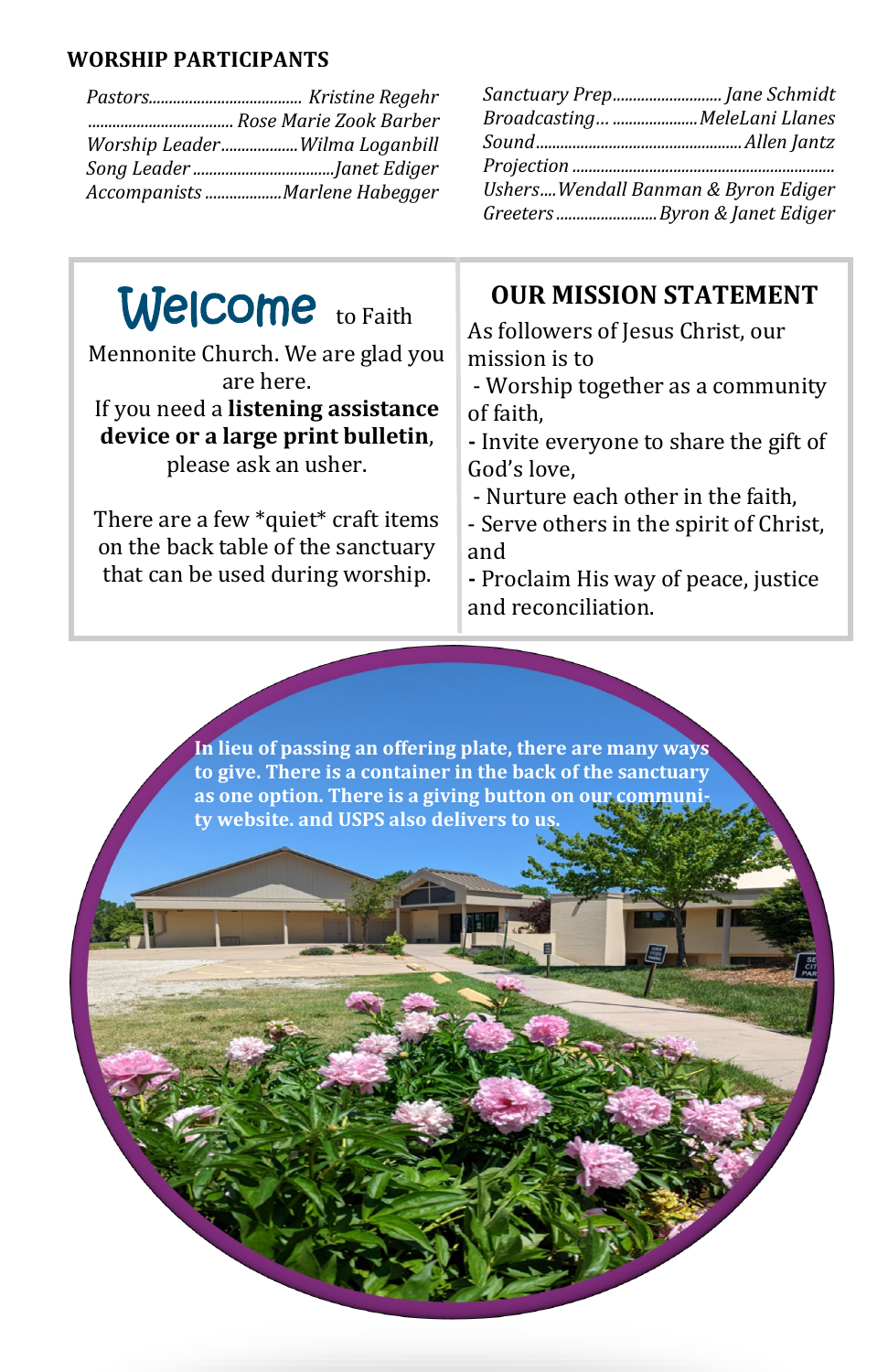#### *FAITH FAMILY NEWS*

**AN ITEM** were left out of the prayer box last week by mistake. Lorrayne Pankratz has continued to have health issues since moving to health care at Kidron. Please remember her and Norman Pankratz in your prayers.

**REMEMBER IN PRAYER** the family of Bill Regehr. He passed away Thursday Evening, May 26, 2022. Additional information will be made known as they are decided.

**2022 WESTERN DISTRICT ANNUAL ASSEMBLY** is right around the corner! The event this year is July 29– July 31, 2022. It is at Camp Copass in Denton, TX. The theme is United In Purpose Together In Love. At Camp Copass there will be lots of recreational options. A big chunk of time together will be spent reconnecting with each other through recreation and service for all ages. Adults will have the opportunity to talk to members of a congregation outside the US who want to join as a member church of WDC! For more information you can check out https://mennowdc.org/2022-wdc-annual-assembly/ This looks like it will be a lot of fun! **Please let either Pastor Kristine or Gyles Garber know if you would like to be a delegate for the Annual Assembly**.

**VACATION BIBLE SCHOOL** will be May 31-June 3 from 5:30-7:30pm at First Mennonite Church (429 E 1st St) & **June 5 Worship at 10:00am (Athletic Park)**. VBS is a joint venture of Bethel College Mennonite Church, Faith Mennonite Church, First Mennonite Church, Iglesia Menonita Casa Betania, New Creation Fellowship Church, and Shalom Mennonite Church. Please wear masks to be mindful of the youngest children who will be there and cannot yet get a COVID vaccine. After worship on June 5, there will be a potluck in the park.

**THE CELEBRATION OF LIFE** and fellowship meal for Doris J. Schmidt family and friends will be at Faith Mennonite Church on June 4, 2022 at 11:30 AM. Doris passed peacefully in December in Omaha, NE.

**A HEADS UP:** Coming up on June 8 at 6:30 PM, please join Wilma Loganbill and Randy Smith in the Fellowship Hall for Pizza and Postcards. Postcards and addresses will be available to write our legislators asking for stronger gun laws to prevent mass shootings. More information will be coming next week.

**THE WORSHIP AND SUNDAY SCHOOL SERIES** *God's Story, God's Song* starts for our congregation on June 12th. Either in your email or mailed to your home is an introduction, schedule for the summer, and descriptions of the themes on June 12th and 19th. If ideas for other ways to engage the material occur to you, we encourage you to pursue them! GSGS calls them "household projects" but we could do such things in short-term affinity groups as well. If you would desire a printed copy, please ask Kathy in the office for one.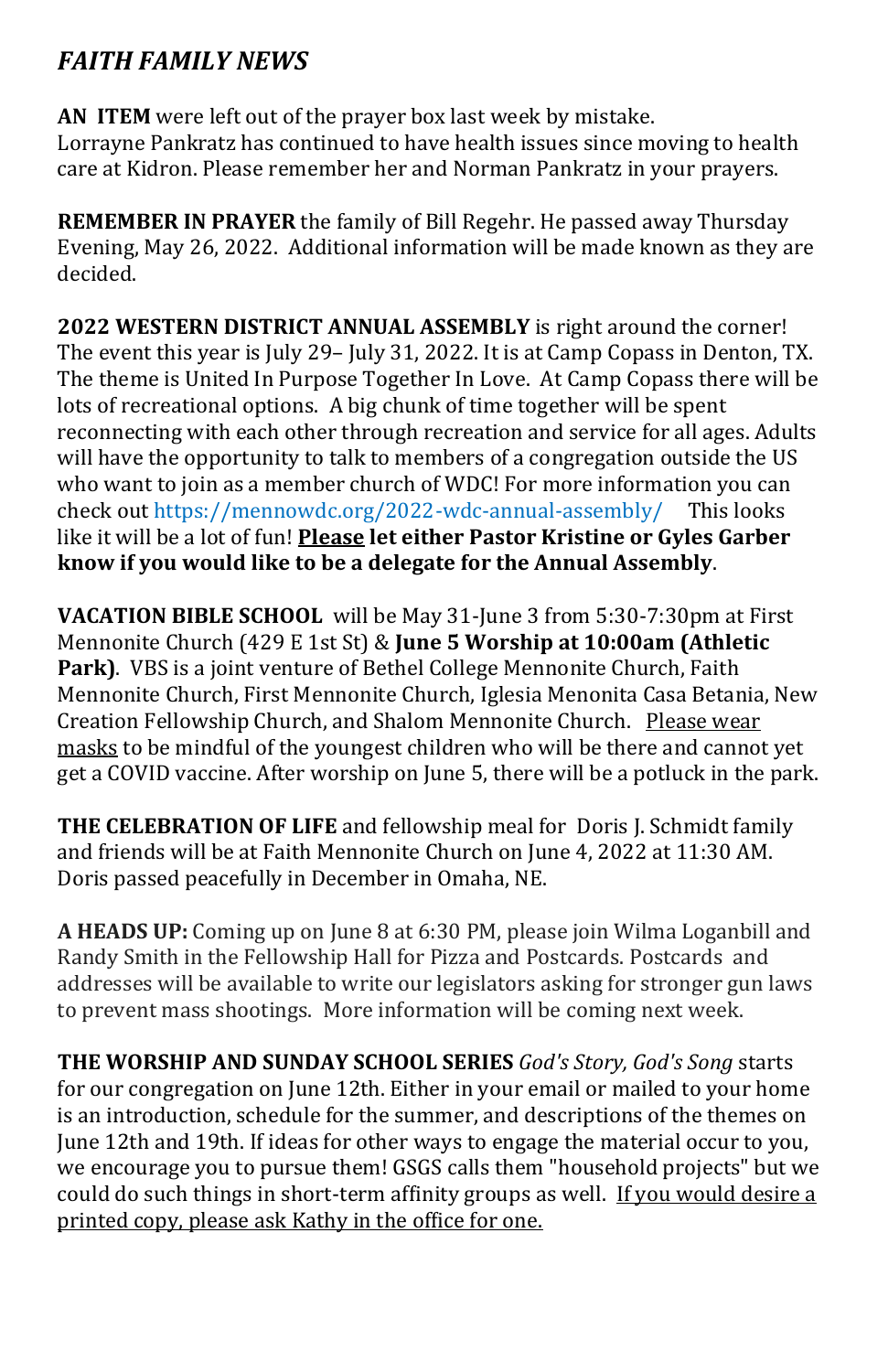**BOARD & COUNCIL NOTES** that were in the May council packets can now be found either on the bulletin boards by the Education Wing stairs or in the binder in the library.

**LIBRARY NEWS:** To see what is new in the library, please pick up a yellow sheet about the new books. This is found in the library on the table.

**I WARNED YOU** it was coming…Here's my first "positivity ponderings" for you! Shari Scheffler

#### *POSITIVITY PONDERINGS*

**ATTITUDE IS CONTAGIOUS!** Attitude is also *something we have the ability to change in any given moment. What attitude might you be spreading right now? Joy, gratitude, appreciation, thanksgiving…or something else?*

Thanks so much for taking your time to be with us today!

#### *OTHER AREA ITEMS*

**PLEASE CHECK OUT** the bulletin board by the credenza for a thank you letter from Community Playschool, Inc. Also there is a flyer from Circle of Hope for a Golf Fundraiser.

**THE WDC OFFICE AND RESOURCE LIBRARY** will be closed Monday, May 30 for the Memorial Day Holiday. We will open again on Tuesday, May 31.

**SUMMER STORY HOUR—**God Rocks! Do you know someone who is 3-8 years old? All children ages 3-8 in the central Kansas area are invited to God Rocks! Summer Story Hour at the WDC Conference Resource Library 2517 N. Main in North Newton. Fun Stories and Activities with Leader, Marjie Warkentine and Resource Library Director, Jennie Wintermote. Mondays at 10:00am on June 27, July 11, 18, 25 & August 1 & 8

**SUMMER READING CHALLENGE** - Everyone across WDC is invited to join the Summer 2022 God Rocks! Reading Challenge. Sign up on the Resource Library's Beanstack page at [https://mennowdc.beanstack.com/reader365.](https://mennowdc.us5.list-manage.com/track/click?u=3915f468965d9af14d0f614cb&id=7919616dc6&e=324c06fb4b) This challenge is for readers of all ages to explore just how amazing God is! Read to earn tickets for prize drawings (gift certificates for coffee and books) as well as free books and other fun prizes. Registration is open now and the challenge runs June 1 through July 31.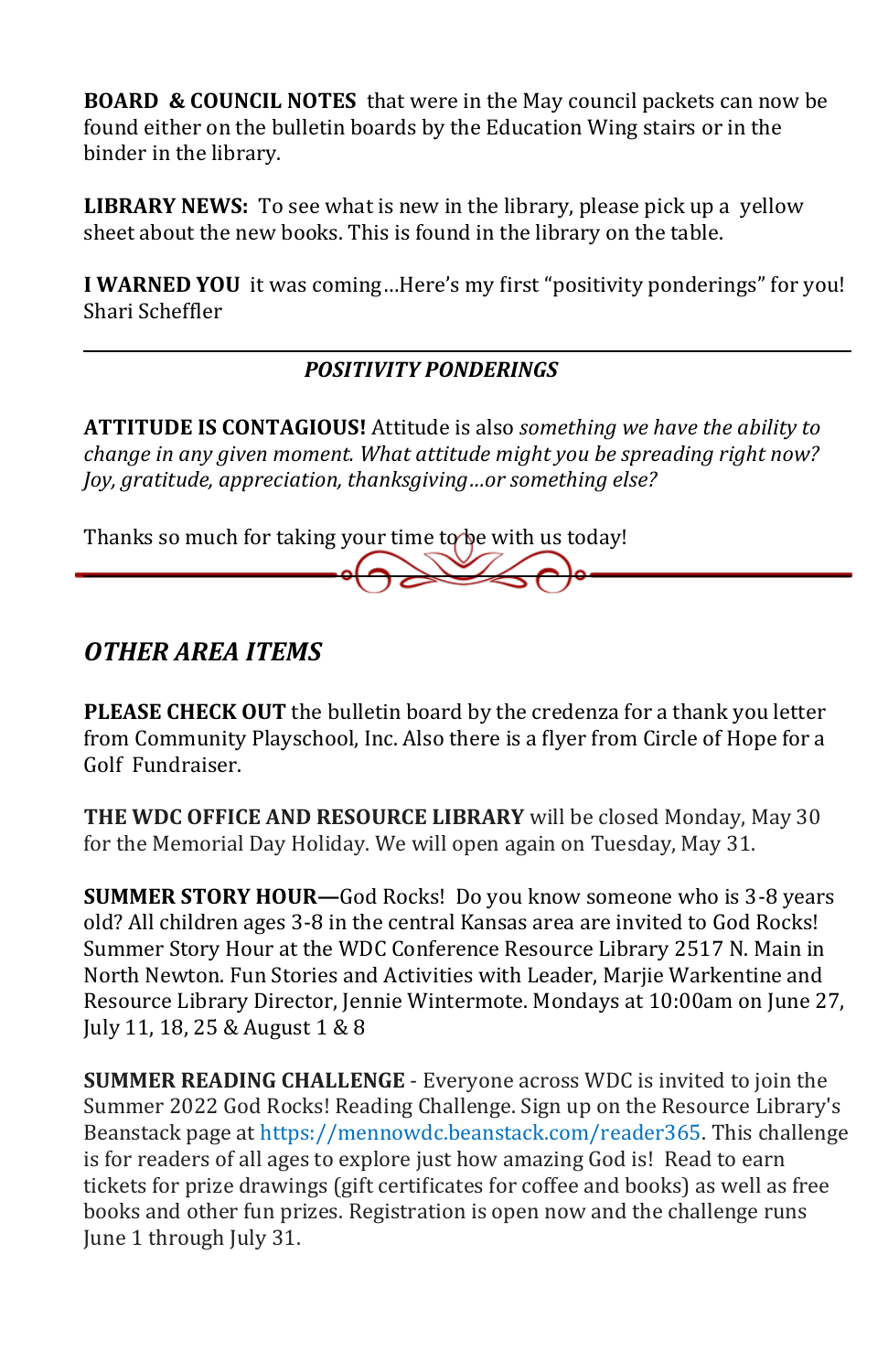**WDC ANNUAL ASSEBMBLY WORSHIPSHOPS** - You are invited to send a suggested topic and brief description of a potential WDC Annual Assembly workshop to Todd Schlosser at [todd@bethelcollegemennonitechurch.org.](mailto:todd@bethelcollegemennonitechurch.org) The 2022 WDC Annual Assembly is scheduled to be held July 29-31, 2022 at Camp Copass, Denton, TX. Our theme for the weekend is "United in Purpose, Together in Love" with the guiding scripture being Hebrews 10:19-25. Please note, we have limited locations for workshops at Camp Copass so we may not be able to accommodate all requests. Thank you for your understanding and interest in resourcing WDC delegates and friends.

**PRAYER REQUEST FOR WDC:** Pray for *Casa del Alfarero* Church of Pasadena, TX so that God opens new paths, new ideas to reach the community in which the seed of the Gospel is sown, and so that together we can be in harmony and peace and above all connected with the vision and desire of God. – Pastor Alberto Parchmont

**SATURDAY, JUNE 4 –** Kauffman Museum first-Saturday bird walk, 7 a.m. start time in the museum parking lot at the corner of Main and 27th streets in North Newton. Experienced birders lead a walk of 1-1.5 hours in Chisholm Park and on Sand Creek Trail (terrain is mostly wood-chip path and sometimes uneven/ sloping).

**SATURDAY, JUNE 04—**The public is invited to Walk Sand Creek Trail Day, part of National Trails Day®. Water will be available for people and leashed dogs at the trailhead at Memorial Grove on the Bethel College campus, dawn to dusk (6 a.m.-8 p.m.), courtesy of the Sand Creek Trail Committee, with members there to answer any questions about the trail.

**HARVEY COUNTY BIGS NEEDED—**Our youth in Harvey are waiting to be matched with a mentor like you! Spending a few hours of one-to-one time a month with a Little has a proven, long-lasting impact that will change their life for the better, forever! With individual, couple, and family match options available, it's never been easier to be a friend. Learn more by calling 316-283- 0070 or text the word BIG to Rachel Bachman at 316.282.4721.

**MCC IN NEED OF MATERIAL RESOURCES—** MCC is resuming shipments of material resources to Ukraine. Five containers of emergency supplies are being shipped to Ukraine in the next few months with more planned for later in the year. With this increase in demand for supplies for Ukraine and other countries around the world, MCC's inventory of material resources is getting low. *We need comforters, soap and towels as well as dignity, hygiene, infant care, relief, school and sewing kits.* Your donations will provide relief and a tangible sign of hope to people in Ukraine and other difficult situations around the world. Go to [mcc.org/kits](https://mcc.org/get-involved/kits) for information on needed supplies and drop-off locations.